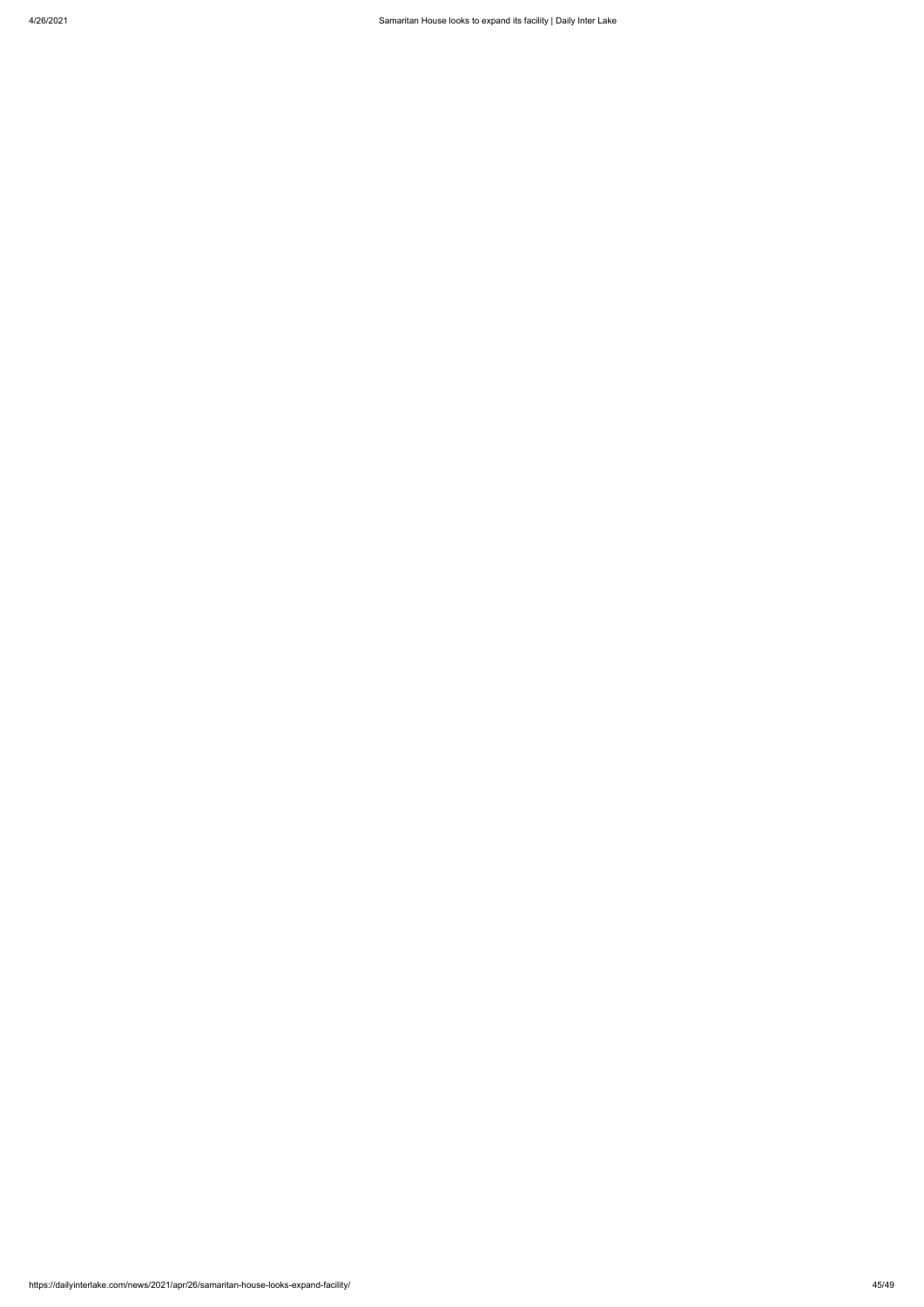!function(){"use strict";function r(t){return(r="function"==typeof Symbol&&"symbol"==typeof Symbol.iterator?function(t){return typeof t}:function(t){return t&&"function"==typeof

(a.writable=!0),Object.defineProperty(t,a.key,a)}}function u(t,e,n){return e in t?Object.defineProperty(t,e,{value:n,enumerable:!0,configurable:!0,writable:!0}):t[e]=n,t}function \$(e){for(var t=1;t<arguments.length;t++){var n=null!=arguments[t]?arguments[t]:{},a=Object.keys(n);"function"==typeof Object.getOwnPropertySymbols&&(a=a.concat(Object.getOwnPropertySymbols(n).filter(function(t){return Object.getOwnPropertyDescriptor(n,t).enumerable}))),a.forEach(function(t){u(e,t,n[t])})}return e}function h(t,e){return function(t){if(Array.isArray(t))return t}(t)||function(t,e){var n=[],a=!0,r=!1,i=void 0;try{for(var o,c=t[Symbol.iterator]();!(a=(o=c.next()).done)&&(n.push(o.value),!e||n.length!==e);a=!0);}catch(t){r=!0,i=t}finally{try{a||null==c.return||c.return()}finally{if(r)throw i}}return n}(t,e)||function(){throw new TypeError("I attempt to destructure non-iterable instance")}()}function d(t){return function(t){if(Array.isArray(t)}{for(var e=0,n=new Array(t.length);e<t.length;e++)n[e]=t[e];return n}}(t)|[function(t){if(Symbol.iterator in Object(t)| Arguments]"===Object.prototype.toString.call(t))return Array.from(t)}(t)||function(){throw new TypeError("Invalid attempt to spread non-iterable instance")}()}var t=function(){},e={},n={},a=null,o= {mark:t,measure:t};try{"undefined"!=typeof window&&(e=window),"undefined"!=typeof document&&(n=document),"undefined"!=typeof MutationObserver&&(a=MutationObserver),"undefined"!=typeof performance&& (o=performance)}catch(t){}var c=(e.navigator||{}).userAgent,s=void 0===c?"":c,v=e,b=n,l=a,f=o,m=!!v.document,p=!!b.documentElement&&!!b.head&&"function"==typeof b.addEventListener&&"function"==typeof b.createElement,k=~s.indexOf("MSIE")||~s.indexOf("Trident/"),g="\_\_\_FONT\_AWESOME\_\_\_",A=16,y="fa",w="svg-inline--fa",tt="data-fa-i2svg",x="data-fa-pseudo-element",S="data-fa-pseudo-elementpending",C="data-prefix",O="data-icon",M="fontawesome-i2svg",N="async",P=["HTML","HEAD","STYLE","SCRIPT"],E=function(){try{return!0}catch(t){return!1}}(),z=

configure.';if(q.autoFetchSvg&&!q.fetchSvgFrom&&b&&b.currentScript){var G=b.currentScript.getAttribute("src");-1<G.search(W)&&(E||console.info("Font Awesome SVG Auto-fetching URL has been determined using document.currentScript. This features is not supported in any version of Internet Explorer. ".concat(X)),q.fetchSvgFrom=G.replace(W,"/svgs"))}if(q.fetchSvgFrom){var

{fas:"solid",far:"regular",fal:"light",fad:"duotone",fab:"brands",fak:"kit",fa:"solid"},L={solid:"fas",regular:"far",light:"fal",duotone:"fad",brands:"fab",kit:"fak"},j="fa-layers-text",R=/Font Awesome ([5 ]\*)

Symbol&&t.constructor===Symbol&&t!==Symbol.prototype?"symbol":typeof t})(t)}function i(t,e){for(var n=0;n<e.length;n++){var a=e[n];a.enumerable=a.enumerable|!1,a.configurable=!0,"value"in a&&

K=b.createElement("a");K.href=q.fetchSvgFrom,q.fetchSvgFrom=K.href}!q.autoFetchSvg||q.fetchSvgFrom||E||(console.error("Disabling Font Awesome auto-fetching of SVG icons (it was enabled) because we could not guess the correct URL to load them from. ".concat(X)),q.autoFetchSvg=!1);var et=\$({},q);v.FontAwesomeConfig=et;var B=v||{};B[g]||(B[g]={}),B[g].styles||(B[g].styles={}),B[g].hooks||(B[g].hooks||(B[g].hooks={}),B[g].shims|| (B[g].shims=[]);var J=B[g],Q=[],Z=!1;function nt(t){p&&(Z?setTimeout(t,0):Q.push(t))}p&&((Z=

(b.documentElement.doScroll?/^loaded|^c/:/^loaded|^i|^c/).test(b.readyState))||b.addEventListener("DOMContentLoaded",function t(){b.removeEventListener("DOMContentLoaded",t),Z=1,Q.map(function(t){return t()})}));var at,rt="pending",it="settled",ot="fulfilled",ct="rejected",st=function(){},lt="undefined"!=typeof global&&void 0!==global.process&&"function"==typeof global.process.emit,ft="undefined"==typeof setImmediate? setTimeout:setImmediate,ut=[];function dt(){for(var t=0;t<ut.length;t++)ut[t][0](ut[t][1]);at=!(ut=[])}function mt(t,e){ut.push([t,e]),at||(at=!0,ft(dt,0))}function ht(t){var

e=t.owner,n=e.\_state,a=e.\_data,r=t[n],i=t.then;if("function"==typeof r){n=ot;try{a=r(a)}catch(t){bt(i,t)}}pt(i,a)||(n===ot&&pt(i,a),n===ct&&bt(i,a))}function pt(e,n){var a;try{if(e===n)throw new TypeError("A promises callback cannot return that same promise.");if(n&&("function"==typeof n||"object"===r(n))){var t=n.then;if("function"==typeof t)return t.call(n,function(t){a||(a=!0,n===t?vt(e,t);qt(e,t))},function(t){a||

(Solid|Regular|Light|Duotone|Brands|Free|Pro|Kit).\*/,F={900:"fas",400:"far",normal:"far",300:"fal"},I=[1,2,3,4,5,6,7,8,9,10],T=I.concat([11,12,13,14,15,16,17,18,19,20]),\_=["class","data-prefix","data-icon","data-fatransform","data-fa-mask"],U={GROUP:"group",SWAP\_OPACITY:"swap-opacity",PRIMARY:"primary",SECONDARY:"secondary"},H=["xs","sm","lg","fw","ul","li","border","pull-left","pull-right","spin","pulse","rotate-90","rotate-180","rotate-270","flip-horizontal","flip-vertical","flip-both","stack","stack-1x","stack-2x","inverse","layers","layers-text","layers-

counter",U.GROUP,U.SWAP\_OPACITY,U.PRIMARY,U.SECONDARY].concat(I.map(function(t){return"".concat(t,"x")})).concat(T.map(function(t){return"w-".concat(t)})),Y=v.FontAwesomeConfig|| {};if(b&&"function"==typeof b.querySelector){var D=[["data-family-prefix","familyPrefix"],["data-replacement-class","replacementClass"],["data-auto-replace-svg","autoReplaceSvg"],["data-auto-add-css","autoAddCss"], ["data-auto-a11y","autoA11y"],["data-search-pseudo-elements","searchPseudoElements"],["data-observe-mutations","observeMutations"],["data-mutate-approach","mutateApproach"],["data-keep-originalsource","keepOriginalSource"],["data-measure-performance","measurePerformance"],["data-show-missing-icons","showMissingIcons"]];D.push(["data-auto-fetch-svg","autoFetchSvg"],["data-fetch-svgfrom","fetchSvgFrom"],["data-fetch-uploaded-svg-from","fetchUploadedSvgFrom"]),D.forEach(function(t){var e,n=h(t,2),a=n[0],r=n[1],i=""===(e=function(t){var e=b.querySelector("script["+t+"]");if(e)return e.getAttribute(t)}(a))||"false"!==e&&("true"===e||e);null!=i&&(Y[r]=i)})}var V=

{familyPrefix:y,replacementClass:w,autoReplaceSvg:!0,autoAddCss:!0,autoA11y:!0,searchPseudoElements:!1,observeMutations:!0,mutateApproach:"async",keepOriginalSource:!0,measurePerformance:!1,showMissing (q.observeMutations=!1);var W=/\/js\/.\*\.js.\*/,X='Manually set config.fetchSvgFrom = "URL" or use <script data-fetch-svg-from="URL" ...> to explicitly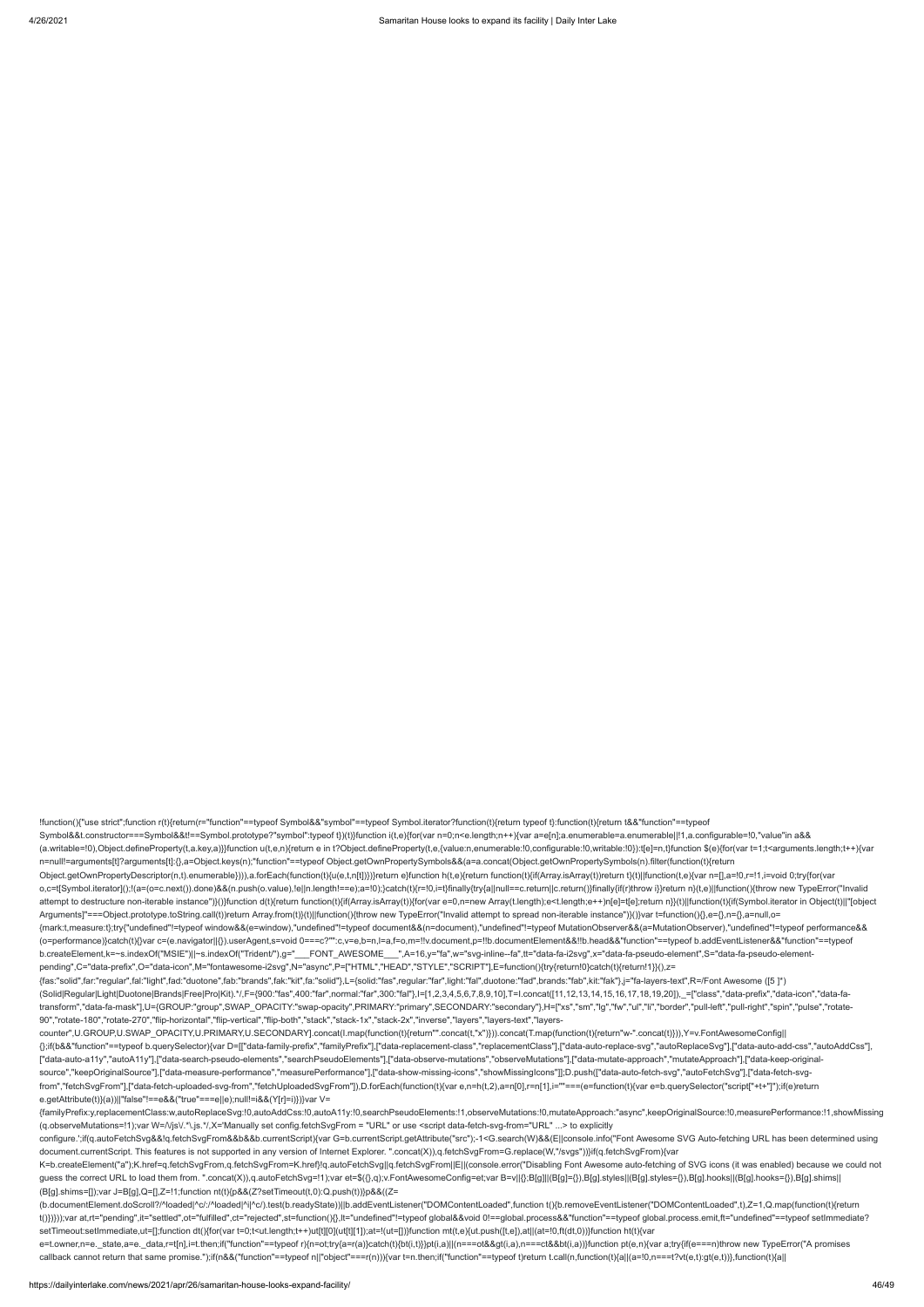## 4/26/2021 Samaritan House looks to expand its facility | Daily Inter Lake

(a=!0,bt(e,t))}),!0}}catch(t){return a||bt(e,t),!0}return!1}function gt(t,e){t!==e&&pt(t,e)||vt(t,e)}function vt(t,e){t.\_state===rt&&(t.\_state=it,t.\_data=e,mt(wt,t))}function bt(t,e){t.\_state===rt&& (t.\_state=it,t.\_data=e,mt(xt,t))}function yt(t){t.\_then=t.\_then.forEach(ht)}function wt(t){t.\_state=ot,yt(t)}function xt(t){t.\_state=ct,yt(t)}function xt(t){t.\_state=ct,yt(t)}function xt(t){t.\_state=ct,yt(t)}function xt(t) {global.process.emit("rejectionHandled",t)}function At(t){if("function"!=typeof t)throw new TypeError("Promise resolver "+t+" is not a function");if(this instanceof At==!1)throw new TypeError("Failed to construct 'Promise': Please use the 'new' operator, this object constructor cannot be called as a function.");this.\_then=[],function(t,e){function n(t){bt(e,t)}try{t(function(t){gt(e,t)},n)}catch(t){n(t)}}(t,this)}At.prototype= {constructor:At,\_state:rt,\_then:null,\_data:void 0,\_handled:!1,then:function(t,e){var n={owner:this,then:new this.constructor(st),fulfilled:t,rejected:e};return!e&&!t||this.\_handled|| (this.\_handled=!0,this.\_state===ct&&lt&&mt(kt,this)),this.\_state===ot||this.\_state===ct?mt(ht,n):this.\_then.push(n),n.then},catch:function(t){return this.then(null,t)}},At.all=function(c){if(!Array.isArray(c))throw new TypeError("You must pass an array to Promise.all().");return new At(function(n,t){var a=[],r=0;function e(e){return r++,function(t){a[e]=t,--r||n(a)}}for(var i,o=0;o<c.length;o++)(i=c[o])&&"function"==typeof i.then? i.then(e(o),t):a[o]=i;r||n(a)})},At.race=function(r){if(!Array.isArray(r))throw new TypeError("You must pass an array to Promise.race().");return new At(function(t,e){for(var n,a=0;a<r.length;a++)(n=r[a])&&"function"==type n.then?n.then(t,e):t(n)})},At.resolve=function(e){return e&&"object"===r(e)&&e.constructor===At?e:new At(function(t){t(e)})},At.reject=function(n){return new At(function(t,e){e(n)})};var St="function"==typeof Promise? Promise:At,Ct=A,Ot={size:16,x:0,y:0,rotate:0,flipX:!1,flipY:!1};function Mt(t){if(t&&p){var e=b.createElement("style");e.setAttribute("type","text/css"),e.innerHTML=t;for(var n=b.head.childNodes,a=null,r=n.length-1;-1<r;r- -){var i=n[r],o=(i.tagName||"").toUpperCase();-1<["STYLE","LINK"].indexOf(o)&&(a=i)}return b.head.insertBefore(e,a),t}}var Nt="0123456789abcdefghijklmnopqrstuvwxyzABCDEFGHIJKLMNOPQRSTUVWXYZ";function Pt(){for(var t=12,e="";0<t--;)e+=Nt[62\*Math.random()|0];return e}function Et(t){for(var e=[],n=(t||[]).length>>>0;n- -;)e[n]=t[n];return e}function zt(t){return t.classList?Et(t.classList):(t.getAttribute("class")||"").split(" ").filter(function(t){return t)}}function Lt(t,e){var n,a=e.split("-"),r=a[0],i=a.slice(1).join("-");return r!== (n=i,~H.indexOf(n))?null:i}function jt(t){return"".concat(t).replace(/&/g,"&").replace(/"/g,""").replace(/'/g,"'").replace(/</g,"&lt;").replace(/>/g,"&gt;")}function Rt(n){return Object.keys(n|| {}).reduce(function(t,e){return t+"".concat(e,": ").concat(n[e],";")},"")}function Ft(t){return t.size!==Ot.size||t.x!==Ot.x||t.y!==Ot.y||t.rotate!==Ot.rotate||t.flipX||t.flipY}function It(t){var e=t.transform,n=t.containerWidth,a=t.iconWidth,r={transform:"translate(".concat(n/2," 256)")},i="translate(".concat(32\*e.x,", ").concat(32\*e.y,") "),o="scale(".concat(e.size/16\*(e.flipX?-1:1),", ").concat(e.size/16\*(e.flipY? -1:1),") "),c="rotate(".concat(e.rotate," 0 0)");return{outer:r,inner:{transform:"".concat(i," ").concat(o," ").concat(c)},path:{transform:"translate(".concat(a/2\*-1," -256)"}}}}var Tt={x:0,y:0,width:"100%",height:"100%"}; \_t(t){var e=!(1<arguments.length&&void 0!==arguments[1])||arguments[1];return t.attributes&&(t.attributes.fill||e)&&(t.attributes.fill="black"),t}function Ut(t){var e=t.icons,n=e.main,a=e.mask,r=t.prefix,i=t.iconName,o=t.transform,c=t.symbol,s=t.title,l=t.maskId,f=t.titleId,u=t.extra,d=t.watchable,m=void 0!==d&&d,h=a.found?a:n,p=h.width,g=h.height,v="fak"===r,b=v?"":"fa-w- ".concat(Math.ceil(p/g\*16)),y=[et.replacementClass,i?"".concat(et.familyPrefix,"-").concat(i):"",b].filter(function(t){return-1===u.classes.indexOf(t)}).filter(function(t){return"!==t|!!!!}).concat(u.classes).join(""),w={c [],attributes:\$({},u.attributes,{"data-prefix":r,"data-icon":i,class:y,role:u.attributes.role||"img",xmlns:"http://www.w3.org/2000/svg",viewBox:"0 0 ".concat(p," ").concat(g)})},x=v&&!~u.classes.indexOf("fa-fw")? {width:"".concat(p/g\*16\*.0625,"em")}:{};m&&(w.attributes[tt]=""),s&&w.children.push({tag:"title",attributes:{id:w.attributes["aria-labelledby"]||"title-".concat(f||Pt())},children:[s]});var k,A,S,C,O,M,N,P,E,z,L,j,R,F,I,T,\_,U,H,Y,D,V,q,W,X,G,K,B=\$({},w,{prefix:r,iconName:i,main:n,mask:a,maskId:l,transform:o,symbol:c,styles:\$({},x,u.styles)}),J=a.found&&n.found?(S= (k=B).children,C=k.attributes,O=k.main,M=k.mask,N=k.maskId,P=k.transform,E=O.width,z=O.icon,L=M.width,j=M.icon,R=It({transform:P,containerWidth:L,iconWidth:E}),F={tag:"rect",attributes:\$({},Tt, {fill:"white"})},l=z.children?{children:z.children.map(\_t)}:{},T={tag:"g",attributes:\$({},R.inner),children:[\_t(\$({tag:z.tag,attributes:\$({},R.attributes:\$({},R.attributes:\$({},attributes:\$({},R.attributes:\$({},R.outer),ch ".concat(N||Pt()),H="clip-".concat(N||Pt()),Y={tag:"mask",attributes:\$({},Tt,{id:U,maskUnits:"userSpaceOnUse",maskContentUnits:"userSpaceOnUse"}),children:[F,\_]},D={tag:"defs",children:[{tag:"clipPath",attributes: {id:H},children:(A=j,"g"===A.tag?A.children:[A])},Y]},S.push(D,{tag:"rect",attributes:\$({fill:"currentColor","clip-path":"url(#".concat(H,")"),mask:"url(#".concat(U,")")},Tt)}),{children:S,attributes:C}):function(t){var e=t.children,n=t.attributes,a=t.main,r=t.transform,i=Rt(t.styles);if(0<i.length&&(n.style=i),Ft(r)){var o=It({transform:r,containerWidth:a.width,iconWidth:a.width});e.push({tag:"g",attributes:\$({},o.outer),children: [{tag:"g",attributes:\$({},o.inner),children:[{tag:a.icon.tag,children:a.icon.children,attributes:\$({},a.icon.attributes,o.path)}]}]})}else e.push(a.icon);return{children:e,attributes:n}}(B),Q=J.children,Z=J.attributes;return B.children=Q,B.attributes=Z,c?(q=(V=B).prefix,W=V.iconName,X=V.children,G=V.attributes,K=V.symbol,[{tag:"svg",attributes:{style:"display: none;"},children:[{tag:"symbol",attributes:\$({},G,{id:!0===K?"".concat(q,"- ").concat(et.familyPrefix,"-").concat(W):K}),children:X}]}]):function(t){var e=t.children,n=t.main,a=t.mask,r=t.attributes,i=t.styles,o=t.transform;if(Ft(o)&&n.found&&!a.found){var c=n.width/n.height/2,s=.5;r.style=Rt(\${{} {"transform-origin":"".concat(c+o.x/16,"em ").concat(s+o.y/16,"em")}))}return[{tag:"svg",attributes:r,children:e}]}(B)}function Ht(t){var e=t.content,n=t.width,a=t.height,r=t.transform,i=t.title,o=t.extra,c=t.watchable,s=v 0!==c&&c,l=\$({},o.attributes,i?{title:i}:{},{class:o.classes.join(" ")});s&&(l[tt]="");var f,u,d,m,h,p,g,v,b,y=\$({},o.styles);Ft(r)&&(y.transform=(u=(f={transform:r,startCentered:!0,width:n,height:a}).transform,d=f.width,m 0===d?A:d,h=f.height,p=void 0===h?A:h,g=f.startCentered,b="",b+=(v=void 0!==g&&g)&&k?"translate(".concat(u.x/Ct-m/2,"em, ").concat(u.y/Ct-p/2,"em) "):v?"translate(calc(-50% + ".concat(u.x/Ct,"em), calc(-50% + ").concat(u.y/Ct,"em)) "):"translate(".concat(u.x/Ct,"em, ").concat(u.y/Ct,"em) "),b+="scale(".concat(u.size/Ct\*(u.flipX?-1:1),", ").concat(u.size/Ct\*(u.flipY?-1:1),") "),b+="rotate(".concat(u.rotate,"deg) ")),y["-webkittransform"]=y.transform);var w=Rt(y);0<w.length&&(l.style=w);var x=[];return x.push({tag:"span",attributes:l,children:[e]}),i&&x.push({tag:"span",attributes:{class:"sr-only"},children:[i]}),x}var Yt=function() {},Dt=et.measurePerformance&&f&&f.mark&&f.measure?f:{mark:Yt,measure:Yt},Vt='FA "5.15.3"',qt=function(t){Dt.mark("".concat(Vt," ").concat(t," ends")),Dt.measure("".concat(Vt," ").concat(t),"".concat(Vt," ").concat(t," begins"),"".concat(Vt," ").concat(t," ends"))},Wt={begin:function(t){return Dt.mark("".concat(Vt," ").concat(t," begins")),function(){return qt(t)}},end:qt},Xt=function(t,e,n,a){var r,i,o,c,s,l=Object.keys(t),f=l.length,u= 0!==a?(c=e,s=a,function(t,e,n,a){return c.call(s,t,e,n,a)}):e;for(o=void 0===n?(r=1,t[l[0]]):(r=0,n);r<f;r++)o=u(o,t[i=l[r]],i,t);return o};function Gt(t){for(var e="",n=0;n<t.length;n++){e+= ("000"+t.charCodeAt(n).toString(16)).slice(-4)}return e}function Kt(t){if(1!==t.length)return!1;var e,n,a,r,i,o=(n=0,r=(e=t).length,55296<=(i=e.charCodeAt(n))&&i<=56319&&n+1<r&&56320<= (a=e.charCodeAt(n+1))&&a<=57343?1024\*(i-55296)+a-56320+65536:i);return 57344<=o&&o<=63743}function Bt(t,a){var e=(2<arguments.length&&void 0!==arguments[2]?arguments[2]:{}).skipHooks,n=void 0!==e&&e,r=Object.keys(a).reduce(function(t,e){var n=a[e];return!!n.icon?t[n.iconName]=n.icon:t[e]=n,t},{});"function"!=typeof J.hooks.addPack||n?J.styles[t]=\$({},J.styles[t]||  $\{1, r\}$ ).hooks.addPack(t,r),"fas"===t&&Bt("fa",a)}var Jt=/viewBox="0 0 ([0-9]+)"(,Qt=/path d="([^"]+)"/,Zt=/path d="([^"]+)".\*path d="([^"]+)"/;var \$t=J.styles,te=J.shims,ee={},ne={},ae={};function re(t,e,n){var (f(e,n) a,r,i,o,c,s,l=(i=r=null,o=(a=n).match(Jt),c=a.match(Qt),(s=a.match(Zt))?i=[s[1],s[2]]:c&&(i=c[1]),o&&i&&(r=[parseInt(o[1],10),parseInt(o[2],10),[],null,i]),r);l&&!Kt(e)&&(Bt(t,u({},e,l),{skipHooks:!0}),se()),ie[t] [e].map(function(t){t(l)}),delete ie[t][e]}var ie={};function oe(t,e){return Kt(t)?"unicode/".concat(Gt(t)).concat(void 0===e?"":"-".concat(e),".svg"):"".concat(t).concat(toid 0===e?"":"-".concat(oid 0===e?"":"-".concat(e) {var t=2<arguments.length&&void 0!==arguments[2]?arguments[2]:{},o="fak"===r,e=t.url,c=void 0===e?et.fetchSvgFrom:e,n=t.uploadedSvgUrl,s=void 0===n?et.fetchUploadedSvgFrom:n,l=t.token,f=t.version;return ie[r]&&ie[r][i]]|(ie[r]=\$({},ie[r]||{},u({},i,[]))),new St(function(e,t){if(!c)return t(new Error("No URL available to fetch SVGs from. Specify in params or by setting config.fetchSvgFrom"));if(o&&!s)return t(new Error("No available to fetch kit SVGs from. Specify in params or by setting config.fetchKitSvgFrom"));var n=o?"".concat(s,"/").concat(l,"/icons/").concat(oe(i,f)):"".concat(oe(")"".concat(z[r],"/").concat(oe(i));if(l&&(n="".concat(n token=").concat(l)),J.styles[r]&&J.styles[r][i])return e(J.styles[r][i]);if(ie[r][i].push(function(t){e(t)}),1===ie[r][i].length)if("function"==typeof fetch)fetch(n,{mode:"cors"}).then(function(t){return t.text()}).then(fu {re(r,i,t)}).catch(function(){re(r,i,"")});else if("function"==typeof XMLHttpRequest){var a=new XMLHttpRequest;a.addEventListener("loadend",function(){this.responseText? re(r,i,this.responseText):re(r,i,"")}),a.open("GET",n),a.send()}else re(r,i,"")})},se=function(){var t=function(a){return Xt(\$t,function(t,e,n){return t[n]=Xt(e,a,{}),t},{})};ee=t(function(t,e,n){return e[3]&& (t[e[3]]=n),t}),ne=t(function(e,t,n){var a=t[2];return e[n]=n,a.forEach(function(t){e[t]=n}),e});var i="far"in \$t;ae=Xt(te,function(t,e){var n=e[0],a=e[1],r=e[2];return"far"!==a||i||(a="fas"),t[n]={prefix:a,iconName:r},t}, le(t,e){return(ee[t]||{})[e]}se();var fe=J.styles,ue=function(){return{prefix:null,iconName:null,rest:[]}};function de(t){return t.reduce(function(t,e){var n=Lt(et.familyPrefix,e);if(fe[e])t.prefix=e;else if(et.autoFetchSvg&&-1<Object.keys(z).indexOf(e))t.prefix=e;else if(n){var a="fa"===t.prefix?ae[n]||{prefix:null,iconName:null}:{};t.iconName=a.iconName||n,t.prefix=a.prefix||t.prefix}else e!==et.replacementClass&&0!==e.indexOf("fa-w-")&&t.rest.push(e);return t},ue())}function me(t,e,n){if(t&&t[e]&&t[e][n])return{prefix:e,iconName:n,icon:t[e][n]}}function he(t){var n,e=t.tag,a=t.attributes,r=void 0===a? {}:a,i=t.children,o=void 0===i?[]:i;return"string"==typeof t?jt(t):"<".concat(e," ").concat((n=r,Object.keys(n||{}).reduce(function(t,e){return t+"".concat(e,'=").concat(jt(n[e]),"")},"").trim()),">").concat(o.map(he).join </").concat(e,">")}var pe=function(){};function ge(t){return"string"==typeof(t.getAttribute?t.getAttribute(tt):null)}var ve={replace:function(t){var e=t[0],n=t[1].map(function(t){return he(t)}).join("\n");if(e.parentNode&&e.outerHTML)e.outerHTML=n+(et.keepOriginalSource&&"svg"!==e.tagName.toLowerCase()?"\x3c!-- ".concat(e.outerHTML," Font Awesome fontawesome.com --\x3e"):"");else if(e.parentNode){var a=document.createElement("span");e.parentNode.replaceChild(a,e),a.outerHTML=n}},nest:function(t){var e=t[0],n=t[1];if(~zt(e).indexOf(et.replacementClass))return ve.replace(t);var a=new RegExp("".concat(et.familyPrefix,"-.\*"));delete n[0].attributes.style,delete n[0].attributes.id;var r=n[0].attributes.class.split(" ").reduce(function(t,e){return e===et.replacementClass||e.match(a)? t.toSvg.push(e):t.toNode.push(e),t},{toNode:[],toSvg:[]});n[0].attributes.class=r.toSvg.join(" ");var i=n.map(function(t){return he(t)}).join("\n");e.setAttribute("class",r.toNode.join(" ")),e.setAttribute(tt,""),e.innerHTML=i}};function be(t){t()}function ye(n,t){var a="function"==typeof t?t:pe;if(0===n.length)a();else{var e=be;et.mutateApproach===N&&(e=v.requestAnimationFrame||be),e(function(){var t=!0===et.autoReplaceSvg?ve.replace:ve[et.autoReplaceSvg]||ve.replace,e=Wt.begin("mutate");n.map(t),e(),a()})}}var we=!1;function xe(){we=!1}var ke=null;function Ae(t){if(l&&et.observeMutations){var r=t.treeCallback,i=t.nodeCallback,o=t.pseudoElementsCallback,e=t.observeMutationsRoot,n=void 0===e?b:e;ke=new l(function(t){we||Et(t).forEach(function(t) {if("childList"===t.type&&0<t.addedNodes.length&&!ge(t.addedNodes[0])&& (et.searchPseudoElements&&o(t.target),r(t.target)),"attributes"===t.type&&t.target.parentNode&&et.searchPseudoElements&&o(t.target.parentNode),"attributes"===t.type&&ge(t.target)&&~\_.indexOf(t.attributeName))if(

{var e=de(zt(t.target)),n=e.prefix,a=e.iconName;n&&t.target.setAttribute("data-prefix",n),a&&t.target.setAttribute("data-icon",a)}else i(t.target)})}),p&&ke.observe(n, {childList:!0,attributes:!0,characterData:!0,subtree:!0})}}function Se(t){var e,n,a=t.getAttribute("data-prefix"),r=t.getAttribute("data-icon"),i=void 0!==t.innerText?t.innerText.trim():"",o=de(zt(t));return a&&r&& (o.prefix=a,o.iconName=r),o.prefix&&1<i.length?o.iconName=(e=o.prefix,n=t.innerText,(ne[e]||{})[n]):o.prefix&&1===i.length&&(o.iconName=le(o.prefix,Gt(t.innerText))),o}var Ce=function(t){var e= {size:16,x:0,y:0,flipX:!1,flipY:!1,rotate:0};return t?t.toLowerCase().split(" ").reduce(function(t,e){var n=e.toLowerCase().split("-"),a=n[0],r=n.slice(1).join("-");if(a&&"h"===r)return t.flipX=!0,t;if(a&&"v"===r)return t.flipY=!0,t;if(r=parseFloat(r),isNaN(r))return t;switch(a){case"grow":t.size=t.size+r;break;case"shrink":t.size=t.size-r;break;case"left":t.x=t.x-r;break;case"right":t.x=t.x+r;break;case"up":t.y=t.yr;break;case"down":t.y=t.y+r;break;case"rotate":t.rotate=t.rotate+r}return t},e):e};function Oe(t){var e,n,a,r,i,o,c,s,l=Se(t),f=l.iconName,u=l.prefix,d=l.rest,m=(e=t.getAttribute("style"),n=[],e&&

(n=e.split(";").reduce(function(t,e){var n=e.split(":"),a=n[0],r=n.slice(1);return a&&0<r.length&&(t[a]=r.join(":").trim()),t},{})),n),h=Ce(t.getAttribute("data-fa-transform")),p=null!==(a=t.getAttribute("data-fa-symbol"))&& (""===a||a),g=(i=Et((r=t).attributes).reduce(function(t,e){return"class"!==t.name&&"style"!==t.name&&(t[e.name]=e.value),t},{}),o=r.getAttribute("title"),c=r.getAttribute("data-fa-title-id"),et.autoA11y&&(o?i["arialabelledby"]="".concat(et.replacementClass,"-title-").concat(c||Pt()):(i["aria-hidden"]="true",i.focusable="false")),i),v=(s=t.getAttribute("data-fa-mask"))?de(s.split(" ").map(function(t){return t.trim()})):ue();return{iconName:f,title:t.getAttribute("title"),titleId:t.getAttribute("data-fa-title-id"),prefix:u,transform:h,symbol:p,mask:v,maskId:t.getAttribute("data-fa-mask-id"),extra: {classes:d,styles:m,attributes:g}}}function Me(t){this.name="MissingIcon",this.message=t||"Icon unavailable",this.stack=(new Error).stack}(Me.prototype=Object.create(Error.prototype)).constructor=Me;var Ne= {fill:"currentColor"},Pe={attributeType:"XML",repeatCount:"indefinite",dur:"2s"},Ee={tag:"path",attributes:\$({},Ne,{d:"M156.5,447.7l-12.6,29.5c-18.7-9.5-35.9-21.2-51.5-34.9l22.7- 22.7C127.6,430.5,141.5,440,156.5,447.7z M40.6,272H8.5 c1.4,21.2,5.4,41.7,11.7,61.1L50,321.2C45.1,305.5,41.8,289,40.6,272z M40.6,240c1.4-18.8,5.2-37,11.1-54.1l-29.5-12.6 C14.7,194.3,10,216.7,8.5,240H40.6z M64.3,156.5c7.8-14.9,17.2-28.8,28.1-41.5L69.7,92.3c-13.7,15.6-25.5,32.8-34.9,51.5 L64.3,156.5z M397,419.6c-13.9,12-29.4,22.3-46.1,30.4l11.9,29.8c20.7-9.9,39.8-22.6,56.9-37.6L397,419.6z M115,92.4 c13.9- 12,29.4-22.3,46.1-30.4l-11.9-29.8c-20.7,9.9-39.8,22.6-56.8,37.6L115,92.4z M447.7,355.5c-7.8,14.9-17.2,28.8-28.1,41.5 l22.7,22.7c13.7-15.6,25.5-32.9,34.9-51.5L447.7,355.5z M471.4,272c-1.4,18.8-5.2,37- 11.1,54.1l29.5,12.6 c7.5-21.1,12.2-43.5,13.6-66.8H471.4z M321.2,462c-15.7,5-32.2,8.2-49.2,9.4v32.1c21.2-1.4,41.7-5.4,61.1-11.7L321.2,462z M240,471.4c-18.8-1.4-37-5.2-54.1-11.1l-12.6,29.5c21.1,7.5,43.5,12.2,66.8,13.6V471.4z M462,190.8c5,15.7,8.2,32.2,9.4,49.2h32.1 c-1.4-21.2-5.4-41.7-11.7-61.1L462,190.8z M92.4,397c-12-13.9-22.3-29.4-30.4-46.1l-29.8,11.9c9.9,20.7,22.6,39.8,37.6,56.9 L92.4,397z M272,40.6c18.8,1.4,36.9,5.2,54.1,11.1l12.6-29.5C317.7,14.7,295.3,10,272,8.5V40.6z M190.8,50 c15.7-5,32.2-8.2,49.2-9.4V8.5c-21.2,1.4-41.7,5.4-61.1,11.7L190.8,50z M442.3,92.3L419.6,115c12,13.9,22.3,29.4,30.5,46.1 l29.8-11.9C470,128.5,457.3,109.4,442.3,92.3z M397,92.4l22.7-22.7c-15.6-13.7-32.8-25.5-51.5-34.9l-12.6,29.5 C370.4,72.1,384.4,81.5,397,92.4z"})},ze=\$({},Pe, {attributeName:"opacity"}),Le={tag:"g",children:[Ee,{tag:"circle",attributes:\$({},Ne,{cx:"256",cy:"364",r:"28"}),children:[{tag:"animate",attributes:\$({},Pe,{attributeName:"r",values:"28;14;28;28;14;28;"})}, {tag:"animate",attributes:\$({},ze,{values:"1;0;1;1;0;1;"})}]},{tag:"path",attributes:\$({},Ne,{opacity:"1",d:"M263.7,312h-16c-6.6,0-12-5.4-12-12c0-71,77.4-63.9,77.4-107.8c0-20-17.8-40.2-57.4-40.2c-29.1,0-44.3,9.6- 59.2,28.7 c-3.9,5-11.1,6-16.2,2.4l-13.1-9.2c-5.6-3.9-6.9-11.8-2.6-17.2c21.2-27.2,46.4-44.7,91.2-44.7c52.3,0,97.4,29.8,97.4,80.2 c0,67.6-77.4,63.5-77.4,107.8C275.7,306.6,270.3,312,263.7,312z"}),children: [{tag:"animate",attributes:\$({},ze,{values:"1;0;0;0;0;1;"})}]},{tag:"path",attributes:\$({},Ne,{opacity:"0",d:"M232.5,134.5l7,168c0.3,6.4,5.6,11.5,12,11.5h9c6.4,0,11.7-5.1,12-11.5l7-168c0.3-6.8-5.2-12.5-12-12.5h-23 C237.7,122,232.2,127.7,232.5,134.5z"}),children:[{tag:"animate",attributes:\$({},ze,{values:"0;0;1;1;0;0;"})}]}]},je=J.styles;function Re(t){var e=t[0],n=t[1],a=h(t.slice(4),1) [0];return{found:!0,width:e,height:n,icon:Array.isArray(a)?{tag:"g",attributes:{class:"".concat(et.familyPrefix,"-").concat(U.GROUP)},children:[{tag:"path",attributes:{class:"".concat(et.familyPrefix,"- ").concat(U.SECONDARY),fill:"currentColor",d:a[0]}},{tag:"path",attributes:{class:"".concat(et.familyPrefix,"-").concat(U.PRIMARY),fill:"currentColor",d:a[1]}}]}:{tag:"path",attributes:{fill:"currentColor",d:a}}}}function Fe(o,c){return new St(function(n,t){var a={found:!1,width:512,height:512,icon:Le};if(o&&c&&je[c]&&je[c][o]){var e=je[c][o];return n(Re(e))}var r={},i=function(){var t=0<arguments.length&&void 0!==arguments[0]?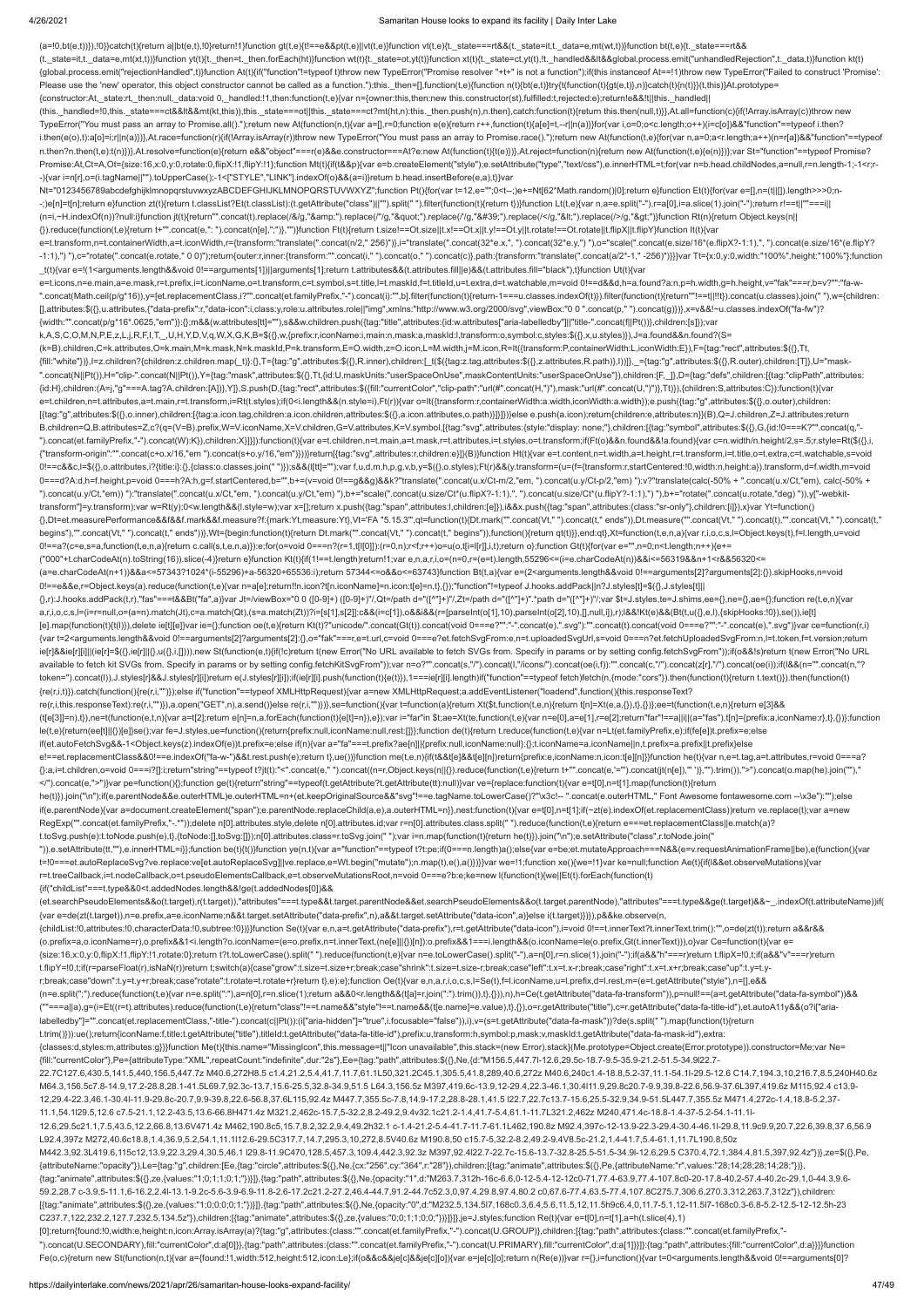## 4/26/2021 Samaritan House looks to expand its facility | Daily Inter Lake

arguments[0]:{},e=1<arguments.length?arguments[1]:void 0;if(e&&Kt(e)){if(t&&t.iconUploads){var n=t.iconUploads,a=Object.keys(n).find(function(t){return n[t]&&n[t].u&&n[t].u&&n[t].u===Gt(e)});if(a)return n[a].v}}else if(t&&t.iconUploads&&t.iconUploads[e]&&t.iconUploads[e].v)return t.iconUploads[e].v}(v.FontAwesomeKitConfig,o);if(v.FontAwesomeKitConfig&&v.FontAwesomeKitConfig.token&& (r.token=v.FontAwesomeKitConfig.token),"fak"===c&&(r.version=i),o&&c&&et.autoFetchSvg)return ce(c,o,\$({},r)).then(function(t){var e={};t&&(e=Re(t)),n(\$({},a,e))}).catch(t);o&&c&&!et.showMissingIcons?t(new Me("Icon is missing for prefix ".concat(c," with icon name ").concat(o))):n(a)})}var le=J.styles;function Te(t){var i,e,o,c,s,l,f,u,n,d,m,a=Oe(t);return~a.extra.classes.indexOf(j)?function(t,e){var n=e.title,a=e.transform,r=e.extra,i=null,o=null;if(k){var c=parseInt(getComputedStyle(t).fontSize,10),s=t.getBoundingClientRect();i=s.width/c,o=s.height/c}return et.autoA11y&&!n&&(r.attributes["ariahidden"]="true"),St.resolve([t,Ht({content:t.innerHTML,width:i,height:o,transform:a,title:n,extra:r,watchable:!0})])}(t,a):(i=t,o=

(e=a).iconName,c=e.title,s=e.titleId,l=e.prefix,f=e.transform,u=e.symbol,n=e.mask,d=e.maskId,m=e.extra,new St(function(r,t){St.all([Fe(o,l),Fe(n.iconName,n.prefix)]).then(function(t){var e=h(t,2),n=e[0],a=e[1];r([i,Ut({icons:{main:n,mask:a},prefix:l,iconName:o,transform:f,symbol:u,mask:a,maskId:d,title:c,titleId:s,extra:m,watchable:!0})])})}))}function \_e(t){var n=1<arguments.length&&void 0!==arguments[1]?arguments[1]:null;if(p){var e=b.documentElement.classList,a=function(t){return e.add("".concat(M,"-").concat(t))},r=function(t){return e.remove("".concat(M,"-").concat(t))},i=et.autoFetchSvg? Object.keys(z):Object.keys(le),o=[".".concat(j,":not([").concat(tt,"])")].concat(i.map(function(t){return".".concat(t,":not([").concat(tt,"])")}).join(", ");if(0!==o.length){var c=[];try{c=Et(t.querySelectorAll(o))}catch(t {}if(0<c.length){a("pending"),r("complete");var s=Wt.begin("onTree"),l=c.reduce(function(t,e){try{var n=Te(e);n&&t.push(n)}catch(t){E||t instanceof Me&&console.error(t)}return t},[]);return new St(function(e,t) {St.all(l).then(function(t){ye(t,function(){a("active"),a("complete"),r("pending"),"function"==typeof n&&n(),s(),e()})}).catch(function(){s(),t()})})}}}}function Ue(t){var e=1<arguments.length&&void 0!==arguments[1]? arguments[1]:null;Te(t).then(function(t){t&&ye([t],e)})}function He(h,p){var g="".concat(S).concat(p.replace(":","-"));return new St(function(a,t){if(null!==h.getAttribute(g))return a();var e=Et(h.children).filter(function {return t.getAttribute(x)===p})[0],n=v.getComputedStyle(h,p),r=n.getPropertyValue("font-family").match(R),i=n.getPropertyValue("font-weight"),o=n.getPropertyValue("content");if(e&&!r)return h.removeChild(e),a();if(r&&"none"!==o&&""!==o){var c=n.getPropertyValue("content"),s=~["Solid","Regular","Light","Duotone","Brands","Kit"].indexOf(r[2])?L[r[2].toLowerCase()]:F[i],l=Gt(3===c.length? c.substr(1,1):c),f=le(s,l),u=f;if(u||(u=l),f||(f=String.fromCharCode(parseInt(l,16))),!f||e&&e.getAttribute(C)===s&&e.getAttribute(O)===u)a();else{h.setAttribute(g,u),e&&h.removeChild(e);var d= {iconName:null,title:null,titleId:null,prefix:null,transform:Ot,symbol:!1,mask:null,maskId:null,extra:{classes:[],styles:{},attributes:{}}},m=d.extra;m.attributes[x]=p,Fe(f,s).then(function(t){var e=Ut(\$({},d,{icons: {main:t,mask:ue()},prefix:s,iconName:u,extra:m,watchable:!0})),n=b.createElement("svg");":before"===p?h.insertBefore(n,h.firstChild):h.appendChild(n),n.outerHTML=e.map(function(t){return he(t)}).join("\n"),h.removeAttribute(g),a()}).catch(t)}}else a()})}function Ye(t){return St.all([He(t,":before"),He(t,":after")])}function De(t){return!

transform:scale(.25);transform:scale(.25);-webkit-transform-origin:bottom right;transform-origin:bottom right}.fa-layers-bottom-left{bottom:0;left:0;right:auto;top:auto;-webkit-transform:scale(.25);transform:scale(.25); webkit-transform-origin:bottom left;transform-origin:bottom left}.fa-layers-top-right{right:0;top:0;-webkit-transform:scale(.25);transform:scale(.25);-webkit-transform-origin:top right;transform-origin:top right}.fa-layers left{left:0;right:auto;top:0;-webkit-transform:scale(.25);transform:scale(.25);-webkit-transform-origin:top left;transform-origin:top left}.fa-lg{font-size:1.33333333333333333339m;line-height:.75em;vertical-align:-.0667em} size:.75em}.fa-sm{font-size:.875em}.fa-1x{font-size:1em}.fa-2x{font-size:2em}.fa-3x{font-size:3em}.fa-4x{font-size:4em}.fa-5x{font-size:5em}.fa-6x{font-size:6em}.fa-6x{font-size:6em}.fa-6x{font-size:6em}.fa-8x{font-size:6e size:9em}.fa-10x{font-size:10em}.fa-fw{text-align:center;width:1.25em}.fa-ul{list-style-type:none;margin-left:2.5em;padding-left:0}.fa-ul>li{position:relative}.fa-li{left:-2em;position:absolute;text-align:center;width:2em; height:inherit).fa-border/border:solid .08em #eee;border-radius:.1em;padding:.2em .25em .15em}.fa-pull-left/float:left).fa-pull-right/float:right}.fa.fa-pull-left,.fab.fa-pull-left,.fab.fa-pull-left,.fal.fa-pull-left,.fan. left{margin-right:.3em}.fa.fa-pull-right,.fab.fa-pull-right,.fal.fa-pull-right,.far.fa-pull-right,.far.fa-pull-right,.far.fa-pull-right,.far.fa-pull-right,.far.fa-pull-right,.far.fa-pull-right,.far.fa-pull-right,.far.fa-pu webkit-animation:fa-spin 1s infinite steps(8);animation:fa-spin 1s infinite steps(8)}@-webkit-keyframes fa-spin{0%{-webkit-transform:rotate(0);transform:rotate(0)}100%{-webkit-

focusable:focus{clip:auto;height:auto;margin:0;overflow:visible;position:static;width:auto}.svg-inline--fa .fa-primary{fill:var(--fa-primary-color,currentColor);opacity:1;opacity:1-a-primary-opacity,1)}.svg-inline--fa .fasecondary{fill:var(--fa-secondary-color,currentColor);opacity:.4;opacity:var(--fa-secondary-opacity,.4)}.svg-inline--fa.fa-swap-opacity .fa-primary{opacity:.4;opacity:.4;opacity-rar-secondary-opacity,.4)}.svg-inline--fa.fa opacity .fa-secondary{opacity:1;opacity:var(--fa-primary-opacity,1)}.svg-inline--fa mask .fa-primary,.svg-inline--fa mask .fa-secondary{fill:#000}.fad.fa-inverse{color:#fff}";function We(){var

(t.parentNode===document.head||~P.indexOf(t.tagName.toUpperCase())||t.getAttribute(x)||t.parentNode&&"svg"===t.parentNode.tagName)}function Ve(r){if(p)return new St(function(t,e){var n=Et(r.querySelectorAll("\*")).filter(De).map(Ye),a=Wt.begin("searchPseudoElements");we=!0,St.all(n).then(function(){a(),xe(),t()}).catch(function(){a(),xe(),e()}}}}}var qe="svg:not(:root).svg-inline--fa{overflow:visible}.s inline--fa{display:inline-block;font-size:inherit;height:1em;overflow:visible;vertical-align:-.125em}.svg-inline--fa.fa-lg{vertical-align:-.225em}.svg-inline--fa.fa-w-1{width:.0625em}.svg-inline--fa.fa-w-2{width:.125em}.sv inline--fa.fa-w-3{width:.1875em}.svg-inline--fa.fa-w-4{width:.25em}.svg-inline--fa.fa-w-5{width:.3125em}.svg-inline--fa.fa-w-6{width:.3125em}.svg-inline--fa.fa-w-8{width:.4375em}.svg-inline--fa.fa-w-8{width:.5em}.svg-inlin inline--fa.fa-w-9{width:.5625em}.svg-inline--fa.fa-w-10{width:.625em}.svg-inline--fa.fa-w-11{width:.6875em}.svg-inline--fa.fa-w-12{width:.75em}.svg-inline--fa.fa-w-12{width:.75em}.svg-inline--fa.fa-w-13{width:.8125em}.svg-14{width:.875em}.svg-inline--fa.fa-w-15{width:.9375em}.svg-inline--fa.fa-w-16{width:1em}.svg-inline--fa.fa-w-17{width:1.0625em}.svg-inline--fa.fa-w-18{width:1.125em}.svg-inline--fa.fa-w-19{width:1.1875em}.svg-inline- fa.fa-w-20{width:1.25em}.svg-inline--fa.fa-pull-left{margin-right:.3em;width:auto}.svg-inline--fa.fa-pull-right{margin-left:.3em;width:auto}.svg-inline--fa.fa-border{height:1.5em}.svg-inline--fa.fa-li{width:2em}.svg-inline- fa.fa-fw{width:1.25em}.fa-layers svg.svg-inline--fa{bottom:0;left:0;margin:auto;position:absolute;right:0;top:0}.fa-layers{display:inline-block;height:1em;position:relative;text-align:center;verticalalign:-.125em;width:1em}.fa-layers svg.svg-inline--fa{-webkit-transform-origin:center center;transform-origin:center center}.fa-layers-counter,.fa-layers-text{display:inline-block;position:absolute;text-align:center}.falayers-text{left:50%;top:50%;-webkit-transform:translate(-50%,-50%);transform:translate(-50%,-50%);-webkit-transform-origin:center center;transform-origin:center center}.fa-layers-counter{backgroundcolor:#ff253a;border-radius:1em;-webkit-box-sizing:border-box;box-sizing:border-box;color:#fff;height:1.5em;line-height:1;max-width:5em;min-width:1.5em;overflow:hidden;padding:.25em;right:0;textoverflow:ellipsis;top:0;-webkit-transform:scale(.25);transform:scale(.25);-webkit-transform-origin:top right;transform-origin:top right}.fa-layers-bottom-right{bottom:0;right:0;top:auto;-webkit-

{}}},prefix:w,iconName:x,transform:\$({},Ot,a),symbol:i,title:u,maskId:l,titleId:m,extra:{attributes:v,styles:y,classes:p}})})}},function(t){var e=1<arguments.length&&void 0!==arguments[1]?arguments[1]:{},n=(t||{}).icon? t:Ke(t||{}),a=e.mask;return a&&(a=(a||{}).icon?a:Ke(a||{})),Be(n,\$({},e,{mask:a}))}),tn={noAuto:function(){et.autoReplaceSvg=!1,et.observeMutations=!1,ke&&ke.disconnect()},config:et,dom:Ze,library:Je,parse: {transform:function(t){return Ce(t)}},findIconDefinition:Ke,icon:\$e,text:function(t){var e=1<arguments.length&&void 0!==arguments[1]?arguments[1]:{},n=e.transform,a=void 0===n?Ot:n,r=e.title,i=void 0===r? null:r,o=e.classes,c=void 0===o?[]:o,s=e.attributes,l=void 0===s?{}:s,f=e.styles,u=void 0===f?{}:f;return Ge({type:"text",content:t},function(){return Xe(),Ht({content:t,transform:\$({},Ot,a),title:i,extra: {attributes:l,styles:u,classes:["".concat(et.familyPrefix,"-layers-text")].concat(d(c))}})})},counter:function(t){var e=1<arguments.length&&void 0!==arguments[1]?arguments[1]:{},n=e.title,a=void 0===n? null:n,r=e.classes,i=void 0===r?[]:r,o=e.attributes,c=void 0===o?{}:o,s=e.styles,l=void 0===s?{}:s;return Ge({type:"counter",content:t},function(){return Xe(),function(t){var e=t.content,n=t.title,a=t.extra,r=\$({},a.attributes,n?{title:n}:{},{class:a.classes.join(" "})},i=Rt(a.styles);0<i.length&&(r.style=i);var o=[];return o.push({tag:"span",attributes:r,children:[e]}),n&&o.push({tag:"span",at

transform:rotate(360deg);transform:rotate(360deg)}}@keyframes fa-spin{0%{-webkit-transform:rotate(0);transform:rotate(0)}100%{-webkit-transform:rotate(360deg);transform:rotate(360deg)}}.fa-rotate-90{-webkittransform:rotate(90deg);transform:rotate(90deg)}.fa-rotate-180{-webkit-transform:rotate(180deg);transform:rotate(180deg)}.fa-rotate-270{-webkit-transform:rotate(270deg);transform:rotate(270deg)}.fa-flip-horizontal{ webkit-transform:scale(-1,1);transform:scale(-1,1)}.fa-flip-vertical{-webkit-transform:scale(1,-1);transform:scale(1,-1)}.fa-flip-both,.fa-flip-both,da-flip-horizontal.fa-flip-vertical{-webkit-transform:scale(-1,-1)}:root .fa-flip-both,:root .fa-flip-horizontal,:root .fa-flip-vertical,:root .fa-rotate-180,:root .fa-rotate-270,:root .fa-rotate-90{-webkit-filter:none;filter:none}.fa-stack{display:inline-block;height:2em;position:relative;widt stack-1x,.fa-stack-2x{bottom:0;left:0;margin:auto;position:absolute;right:0;top:0}.svg-inline--fa.fa-stack-1x{height:1em;width:1.25em}.svg-inline--fa.fa-stack-2x{height:2em;width:2.5em}.fa-inverse{color:#fff}.sronly{border:0;clip:rect(0,0,0,0);height:1px;margin:-1px;overflow:hidden;padding:0;position:absolute;width:1px}.sr-only-focusable:active,.sr-only-

t=y,e=w,n=et.familyPrefix,a=et.replacementClass,r=qe;if(n!==t||a!==e){var i=new RegExp("\\.".concat(t,"\\-"),"g"),o=new RegExp("\\--".concat(t,"\\-"),"g"),c=new RegExp("\\.".concat(e),"g");r=r.replace(i,".".concat(n,"- ")).replace(o,"--".concat(n,"-")).replace(c,".".concat(a))}return r}function Xe(){et.autoAddCss&&!Qe&&(Mt(We()),Qe=!0)}function Ge(e,t){return Object.defineProperty(e,"abstract",{get:t}),Object.defineProperty(e,"html", {get:function(){return e.abstract.map(function(t){return he(t)})}}),Object.defineProperty(e,"node",{get:function(){if(p){var t=b.createElement("div");return t.innerHTML=e.html,t.children}}}),e}function Ke(t){var e=t.prefix,n=void 0===e?"fa":e,a=t.iconName;if(a)return me(Je.definitions,n,a)||me(J.styles,n,a)}var Be,Je=new(function(){function t(){!function(t,e){if(!(t instanceof e))throw new TypeError("Cannot call a class as a function")}(this,t),this.definitions={}}var e,n,a;return e=t,(n=[{key:"add",value:function(){for(var e=this,t=arguments.length,n=new Array(t),a=0;a<t;a++)n[a]=arguments[a];var r=n.reduce(this.\_pullDefinitions, {});Object.keys(r).forEach(function(t){e.definitions[t]=\$({},e.definitions[t]||{},r[t]),Bt(t,r[t]),se()})}},{key:"reset",value:function(){this.definitions={}}},{key:"\_pullDefinitions",value:function(i,t){var

o=t.prefix&&t.iconName&&t.icon?{0:t}:t;return Object.keys(o).map(function(t){var e=o[t],n=e.prefix,a=e.iconName,r=e.icon;i[n]||(i[n]={}),i[n][a]=r}),i}}])&&i(e.prototype,n),a&&i(e,a),t}()),Qe=!1,Ze={i2svg:function(){var t=0<arguments.length&&void 0!==arguments[0]?arguments[0]:{};if(p){Xe();var e=t.node,n=void 0===e?b:e,a=t.callback,r=void 0===a?function(){}:a;return et.searchPseudoElements&&Ve(n),\_e(n,r)}return St.reject("Operation requires a DOM of some kind.")},css:We,insertCss:function(){Qe||(Mt(We()),Qe=!0)},watch:function(){var t=0<arguments.length&&void 0!==arguments[0]?arguments[0]: {},e=t.autoReplaceSvgRoot,n=t.observeMutationsRoot;!1===et.autoReplaceSvg&&(et.autoReplaceSvg=!0),et.observeMutations=!0,nt(function()

{en({autoReplaceSvgRoot:e}),Ae({treeCallback:\_e,nodeCallback:Ue,pseudoElementsCallback:Ve,observeMutationsRoot:n})})}},\$e=(Be=function(t){var e=1<arguments.length&&void 0!==arguments[1]?arguments[1]: {},n=e.transform,a=void 0===n?Ot:n,r=e.symbol,i=void 0!==r&&r,o=e.mask,c=void 0===o?null:o,s=e.maskId,l=void 0===s?null:s,f=e.title,u=void 0===f?null:f,d=e.titleId,m=void 0===d?null:d,h=e.classes,p=void 0===h? []:h,g=e.attributes,v=void 0===g?{}:g,b=e.styles,y=void 0===b?{}:b;if(t){var w=t.prefix,x=t.iconName,k=t.icon;return Ge(\$({type:"icon"},t),function(){return Xe(),et.autoA11y&&(u?v["arialabelledby"]="".concat(et.replacementClass,"-title-").concat(m||Pt()):(v["aria-hidden"]="true",v.focusable="false")),Ut({icons:{main:Re(k),mask:c?Re(c.icon):{found:!1,width:null,height:null,icon:

{class:"sr-only"},children:[n]}),o}({content:t.toString(),title:a,extra:{attributes:c,styles:l,classes:["".concat(et.familyPrefix,"-layers-counter")].concat(d(i))}})})},layer:function(t){var e=(1<arguments.length&&void 0!==arguments[1]?arguments[1]:{}).classes,n=void 0===e?[]:e;return Ge({type:"layer"},function(){Xe();var e=[];return t(function(t){Array.isArray(t)?t.map(function(t){e=e.concat(t.abstract)}):e=e.concat(t.abstract)}), [{tag:"span",attributes:{class:["".concat(et.familyPrefix,"-layers")].concat(d(n)).join(" ")},children:e}]})},toHtml:he},en=function(){var t=(0<arguments.length&&void 0!==arguments[0]?arguments[0]:

{}).autoReplaceSvgRoot,e=void 0===t?b:t;(0<Object.keys(J.styles).length||et.autoFetchSvg)&&p&&et.autoReplaceSvg&&tn.dom.i2svg({node:e})};!function(t){try{t()}catch(t){if(!E)throw t}}(function(){m&& (v.FontAwesome||(v.FontAwesome=tn),nt(function(){en(),Ae({treeCallback:\_e,nodeCallback:Ue,pseudoElementsCallback:Ve})})),J.hooks=\$({},J.hooks,{addPack:function(t,e){J.styles[t]=\$({},J.styles[t]|| {},e),se(),en()},addShims:function(t){var e;(e=J.shims).push.apply(e,d(t)),se(),en()}})})}();

var l,a;l=this,a=function(){"use strict";var l={},a={};try{"undefined"!=typeof window&&(l=window),"undefined"!=typeof document&&(a=document)}catch(l){}var e=(l.navigator||{}).userAgent,r=void 0===e?"":e,n=l,o=a,u= (n.document,!!o.documentElement&&!!o.head&&"function"==typeof o.addEventListener&&o.createElement,~r.indexOf("MSIE")||r.indexOf("Trident/"),"\_\_\_FONT\_AWESOME\_\_\_"),t=function() {try{return"production"===process.env.NODE\_ENV}catch(l){return!1}}();var f=n||{};f[u]||(f[u]={}),f[u].styles||(f[u].styles={}),f[u].hooks||(f[u].hooks={}),f[u].shims||(f[u].shims=[]);var i=f[u],s=[["glass",null,"glass-mart ["meetup","fab",null],["star-o","far","star"],["remove",null,"times"],["close",null,"times"],["gear",null,"toog"],["trash-o","far","tarh-alt"],["file-o","far","falr","far","clock-o","far","clock"],["arrow-circle-o-down","f down"],["arrow-circle-o-up","far","arrow-alt-circle-up"],["play-circle-o","far","play-circle"],["repeat",null,"redo"],["rotate-right",null,"redo"],["refresh",null,"sync"],["list-alt","far","far","farl","farl","wideocamera",null,"video"],["picture-o","far","image"],["photo","far","image"],["image","far","image"],["pencil",null,"pencil-alt"],["map-marker",null,"map-marker-alt"],["pencil-square-o","far","edit"],["share-square-o","far"," square"],["check-square-o","far","check-square"],["arrows",null,"arrows-alt"],["times-circle-o","far","times-circle"],["check-circle-o","far","check-circle-o","far","check-circle-o","far","check-circle-o","far","check-circ ["compress",null,"compress-alt"],["eye","far",null],["eye-slash","far",null],["warning",null,"exclamation-triangle"],["calendar",null,"calendar-alt"],["arrows-v",null,"arrows-alt-v"],["arrows-h",null,"arrows-alt-h"],["barchart","far","chart-bar"],["bar-chart-o","far","chart-bar"],["twitter-square","fab",null],["facebook-square","fab",null],["gears",null,"cogs"],["thumbs-o-up","far","thumbs-up"],["thumbs-o-down","far","thumbs-down"],["hearto","far","heart"],["sign-out",null,"sign-out-alt"],["linkedin-square","fab","linkedin"],["thumb-tack",null,"thumbtack"],["external-link",null,"external-link-alt"],["sign-in",null,"sign-in-alt"],["github-square","fab",null] o","far","lemon"],["square-o","far","square"],["bookmark-o","far","bookmark"],["twitter","fab",null],["facebook","fab","facebook-f"],["facebook-f","fab","fab","fab","fab","fab",mull],["credit-card","far",null],["feed",null ["hdd-o","far","hdd"],["hand-o-right","far","hand-point-right"],["hand-o-left","far","hand-point-left"],["hand-o-up","far","hand-point-up"],["hand-o-down","far","hand-point-down"],["arrows-alt",null,"expand-arrows-alt"], ["group",null,"users"],["chain",null,"link"],["scissors",null,"cut"],["files-o","far","copy"],["floppy-o","far","save"],["navicon",null,"bars"],["reorder",null,"bars"],["pinterest","fab",null],["pinterest-square","fab",nul square","fab",null],["google-plus","fab","google-plus-g"],["money","far","money-bill-alt"],["unsorted",null,"sort-desc",null,"sort-down"],["sort-asc",null,"sort-up"],["inkedin","fab","linkedin-in"],["rotate-left",null,"und ["legal",null,"gavel"],["tachometer",null,"tachometer-alt"],["dashboard",null,"tachometer-alt"],["comment-o","far","comment"],["comments-o","far","comments"],["flash",null,"bolt"],["clipboard","far",null], ["paste","far","clipboard"],["lightbulb-o","far","lightbulb"],["exchange",null,"exchange-alt"],["cloud-download",null,"cloud-download-alt"],["cloud-upload",null,"cloud-upload-alt"],["bell-o","far","bell"],["cutlery",null," ["file-text-o","far","file-alt"],["building-o","far","building"],["hospital-o","far","hospital"],["tablet",null,"tablet-alt"],["mobile-alt"],["mobile-phone",null,"mobile-alt"],["circle-o","far","circle"],["mail-reply",null ["github-alt","fab",null],["folder-o","far","folder"],["folder-open-o","far","folder-open"],["smile-o","far","smile"],["frown-o","far","frown"],["meh-o","far","meh"],["keyboard-o","far","keyboard"],["flag-o","far","flag"],